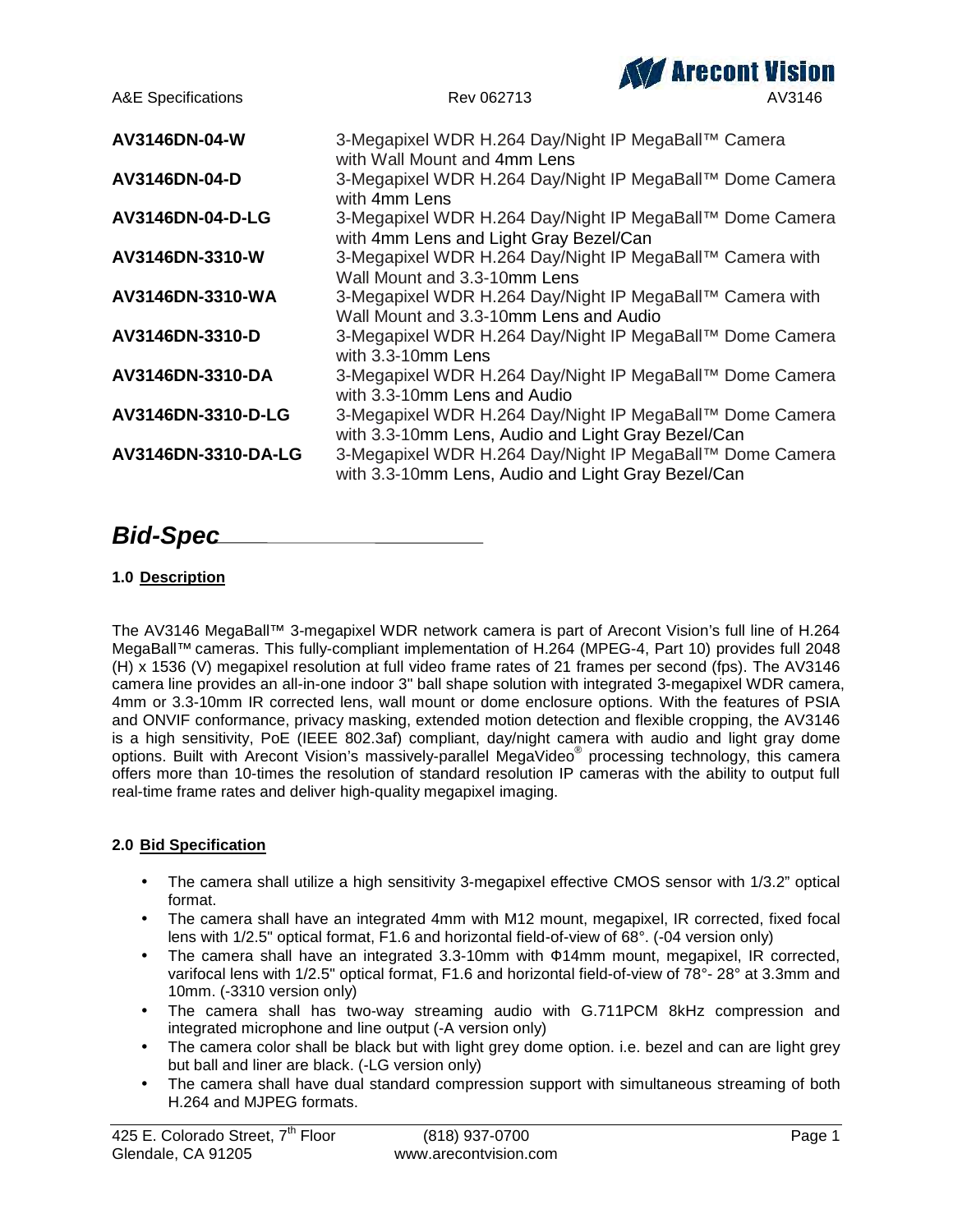A&E Specifications **Rev 062713** AV3146

- The camera shall be fully conformant with PSIA and ONVIF industry-standards and pass conformance tests.
- The camera shall have privacy masking, the ability to select multiple regions of an arbitrary shape to block the video.
- The camera shall have an extended motion detection grid, a higher-granularity grid of 1024 distinct motion detection. The user can select between 64-zone-based motion detection and extended motion detection to provide backward compatibility with the existing Video Management System (VMS) integration.
- The camera shall have multi-streaming support of up to 8 non-identical concurrent streams (different frame rate, bitr ate, resolution, quality and compression format).
- The camera shall output at a maximum resolution of  $2048(H) \times 1536(V)$  pixels at a maximum frame rate of 21 frames per second (FPS).
- The camera shall be able to be cropped to any resolution divisible by 2 and maintain H.264 compression. It shall be possible to crop the camera to output a variety of lower resolution images. i.e. 1600(H) x 1200(V) pixels at 31 FPS, or 1920(H) x 1080(V) pixels at 30 FPS.
- It shall be possible to program the camera in binned mode to output a variety of lower resolution image, i.e. 1024(H) x 768(V) pixels at 21 FPS, or 800(H) x 600(V) pixels at 27 FPS.
- The camera shall feature streaming of the full field-of-view (FOV) and simultaneous multiple regions of interest (ROI) for forensic zooming.
- The camera shall be equipped with a 100Mbps LAN connector.
- The camera's shutter speed shall be 1ms 500ms.
- The camera shall provide 21 levels of compression quality for optimal viewing and archiving.
- The camera shall support at minimum RTSP, RTP/TCP, RTP/UDP (Unicast/Multicast), HTTP1.0, HTTP1.1, DHCP, TFTP network protocols.
- The camera shall have Real Time Streaming Protocol (RTSP) support allowing for compatibility with media players such as Apple QuickTime® , VLC Player and others.
- The camera shall feature automatic exposure, automatic multi-matrix white balance, shutter speed control, 50/60Hz selectable flicker control, programmable brightness, saturation, gamma, sharpness, windowing and decimation, simultaneous delivery of full-field view and zoomed images at video frame rate, instantaneous electronic zoom, pan and tilt, and electronic image rotation by 180°.
- The camera shall incorporate necessary algorithms and circuits to detect motion in low-light with clarity.
- The camera shall support a minimum illumination of 0.3 Lux in color non-binned mode and 0.15 Lux in color binned mode.
- The camera shall support an IR sensitive minimum illumination of 0 Lux in black and white (B/W) mode with an additional IR light source.
- The camera's primary power source shall be Power over Ethernet (PoE) complying with the IEEE 802.3af class II standard.
- The camera shall have the alternative option to be powered by a power source between 12V DC up to 48V DC or 24V AC and require a maximum of 6W of power. .
- The camera shall be utilized for indoor use only.
- The camera's operating ambient temperature is  $-5^{\circ}C$  (23 °F) to 50°C (122°F); stable image temperature is  $0^{\circ}$ C (32  $^{\circ}$ F) to +50 $^{\circ}$ C (122  $^{\circ}$ F); storage temperature -20 $^{\circ}$ C (-4  $^{\circ}$ F) to +60 $^{\circ}$ C (140  $^{\circ}$ F).
- The camera shall be compliant with EMI and EMC requirements, following European Standards EN55022 (Class A limits), EN55024 (IEC 61000-4-2, IEC 61000-4-3, IEC 61000-4-4, IEC 61000- 4-5, IEC 61000-4-6, IEC 61000-4-8, IEC 61000-4-11), EN61000-3-2 and EN61000-3-3, EN60950-1.
- The camera shall be compliant with RoHS Directive 2011/96/EC.
- The camera shall be compliant with REACH Directive EC1907/2006.
- The camera shall be compliant with FTC "Made in USA" standard.
- The camera shall have UL listed and CE mark.
- The camera shall have WEEE.
- The camera shall have dimensions of: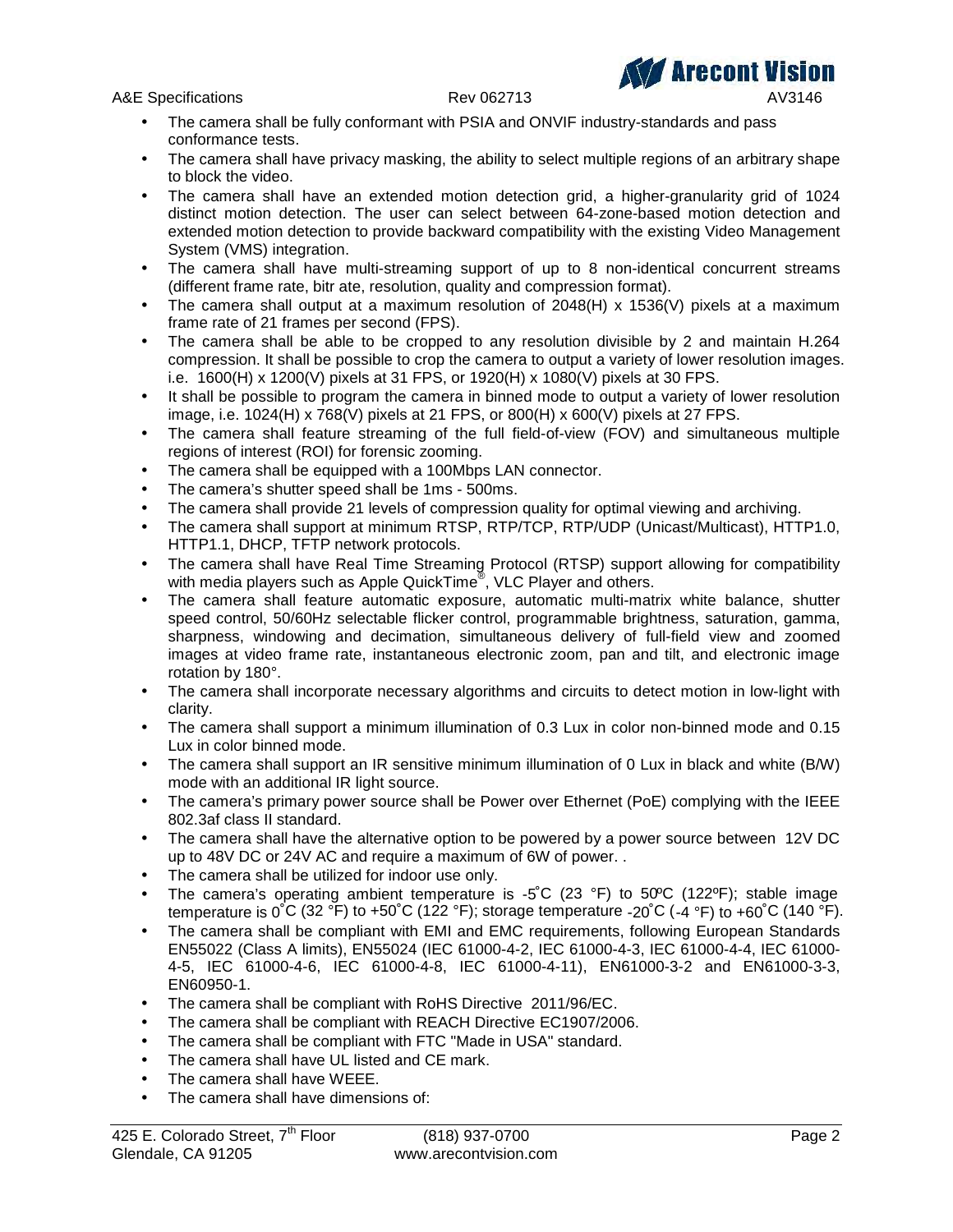

- o 3" (76.2mm) x 5.76" (146.2mm) H (-04-W models)
- o 3" (76.2mm) x 6.15" (156.2mm) H (-3310-W models)
- o 5.1" (130mm) x 1.74" (44mm) H (-D models in-ceiling)
- o 5.1" (130mm) x 3.85" (98mm) H (-D models, surface with bubble)
- The camera shall weigh 1.2lb (0.58kg).

### Quick-Spec

### **3.0 Minimum Performance Specification**

Megapixel camera must meet the following operating requirements

### **Operational**

| Imaging                   | 3 megapixel CMOS image sensor           |
|---------------------------|-----------------------------------------|
|                           | 1/3.2" optical format                   |
|                           | Progressive scan                        |
| <b>Active Pixel Count</b> | $2048(H)$ x 1536(V) pixel array         |
| Minimum illumination      | Color (non-binning): $0.3$ Lux $@$ F1.6 |
|                           | Color (binning): $0.15$ Lux $@$ F1.6    |
|                           | Day/Night: 0 Lux, IR sensitive          |
| Dynamic range             | up to $100$ dB                          |
| Maximum SNR               | 49 dB                                   |

### **Full Field of View (FOV) Resolutions**

2048x1536 (HxW) 3 megapixel 1024x768 (HxW) 1/4 resolution

### **Cropped Field of View Resolutions**

Flexible Cropping: Crop to any resolution that is divisible by 2 pixels in H.264 and 1 pixel in JPEG up to the maximum resolution of the camera. Example resolutions include but not limit to the following: 1920x1200 WUXGA 1920x1080 HDTV-1080p 1600x1200 2 MP 1280x1024 1.3 MP 1280x720 HDTV - 720p 1024x768 XGA 800x600 SVGA 704x570 PAL 704x480 NTSC 640x480 VGA

### **Data Transmission**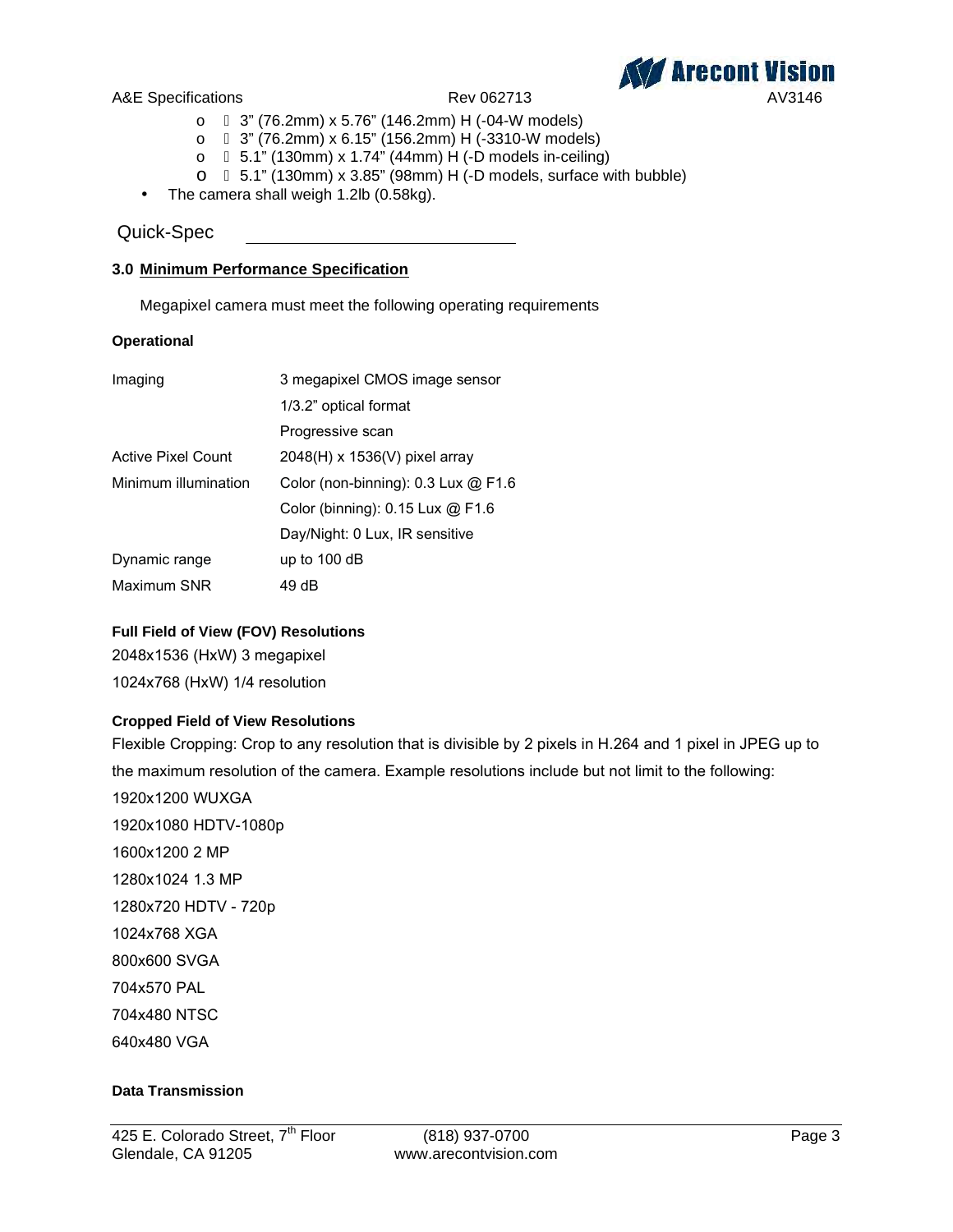

Video frame rate up to

21fps @ 2048x1536

31fps @ 1600x1200

30fps @ 1920x1080

41fps @ 1280x1024

Video frame in binning mode up to

21fps @ 1024x768

27fps @ 800x600

31fps @ 960x540

32fps @ 640x512

Compression type

H.264 (MPEG4, Part 10)

Motion JPEG

21 levels of quality

Network protocols

RTSP, RTP over TCP, RTP over UDP, HTTP1.0, HTTP1.1, DHCP, TFTP

100 Base-T Ethernet Network Interface

Multi-streaming: 8 non-identical streams

### **Programmability**

Auto adjustment between WDR and LDR modes Binning mode Flexible cropping and low-light noise filter control Bit rate and bandwidth limitation control Shutter Speed: 1ms–500ms Backlight compensation and auto multi-matrix white balance On-camera motion detection and privacy mask w/1024 detection zones 50/60Hz selectable flicker control Electronic pan, tilt, zoom (PTZ) and image flip (180° rotation) Programmable resolution, brightness, saturation, gamma, sharpness, tint

### **Electrical**

General purpose opto-coupled input and output Power over Ethernet (PoE): PoE 802.3af for camera Auxiliary power 12–48V DC, 24V AC

Power consumption: PoE Class II, 6.0 Watts maximum DC power

### **Audio (-A models only)**

Streaming: Two-way Compression: G.711PCM 8kHz Input/output: Integrated microphone and line output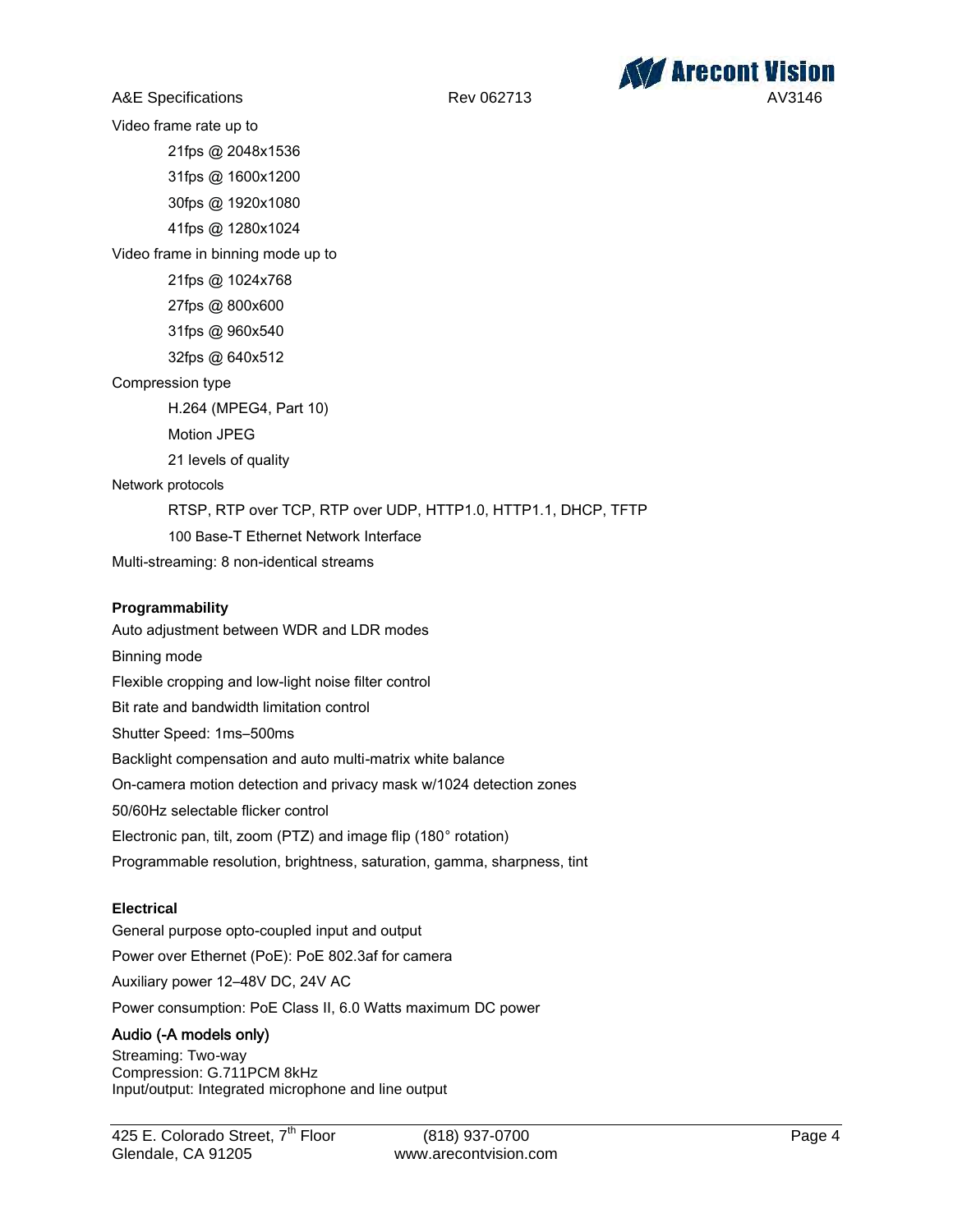

# **Mechanical**

Casing:

- Die-cast aluminum 3" metal ball and bracket (–W models)
- Plastic surface/in-ceiling dome w/ polycarbonate bubble (–D models)

Embedded in-ceiling mount (–D Models)

External lens adjustment for zoom, focus and iris (–3310 models)

External lens adjustment for focus (–04 models)

Easy 3-axis camera adjustment with 360° pan, 90° tilt and 360° z-axis

### Total Unit Dimensions:

- Ø 3" (76.2mm) x 5.76" H (146.2mm) (–04 models)
- Ø 3" (76.2mm) x 6.15" H (156.2mm) (–3310 models)
- Ø 5.1" (130mm) x 1.74" H (44mm) (–D models in-ceiling)
- Ø 5.1" (130mm) x 3.85" H (98mm) (–D models, surface w/bubble)

Weight: 1.2lbs (0.58kg)

**Color :**

- Standard color: Black
- -LG : Light Gray Dome

### **Environmental**

Operating temperature -5˚C (23 °F) to +50˚C (122 °F) Stable image temperature 0˚C (32 °F) to +50˚C (122 °F) Storage temperature -20˚C (-4 °F) to +60˚C (140 °F) Humidity 0% to 90% (non-condensing)

### **Compliance Information**

- Class A FCC, Part 15; EN55022 Class A, RoHS, REACH, EN55024, EN61000-3-2, EN61000-3-3, EN60950
- CE Mark, UL Listed
- WEEE

### **Industry Standard**

PSIA and ONVIF Conformance

### **Lenses:**

4mm, F1.6, 1/2.5", H-FOV: 68° (–04 models)

## 3.3–10mm, F1.6, 1/2.5", H-FOV: 78°–28° (–3310 models)

### **Accessories:**

| D4S-WMT-B | Black Wall mount with 3/4" NPT standard         |
|-----------|-------------------------------------------------|
| D4S-CMT-B | Black Ceiling mount with 3/4" NPT standard      |
| D4S-WMT   | Light Gray Wall mount with 3/4" NPT standard    |
| D4S-CMT   | Light Gray Ceiling mount with 3/4" NPT standard |
| SV-EBA    | Electrical box adapter                          |
| SV-JBA    | Junction box adapter                            |

### **Related Documentation**

AV3146 Camera Specification